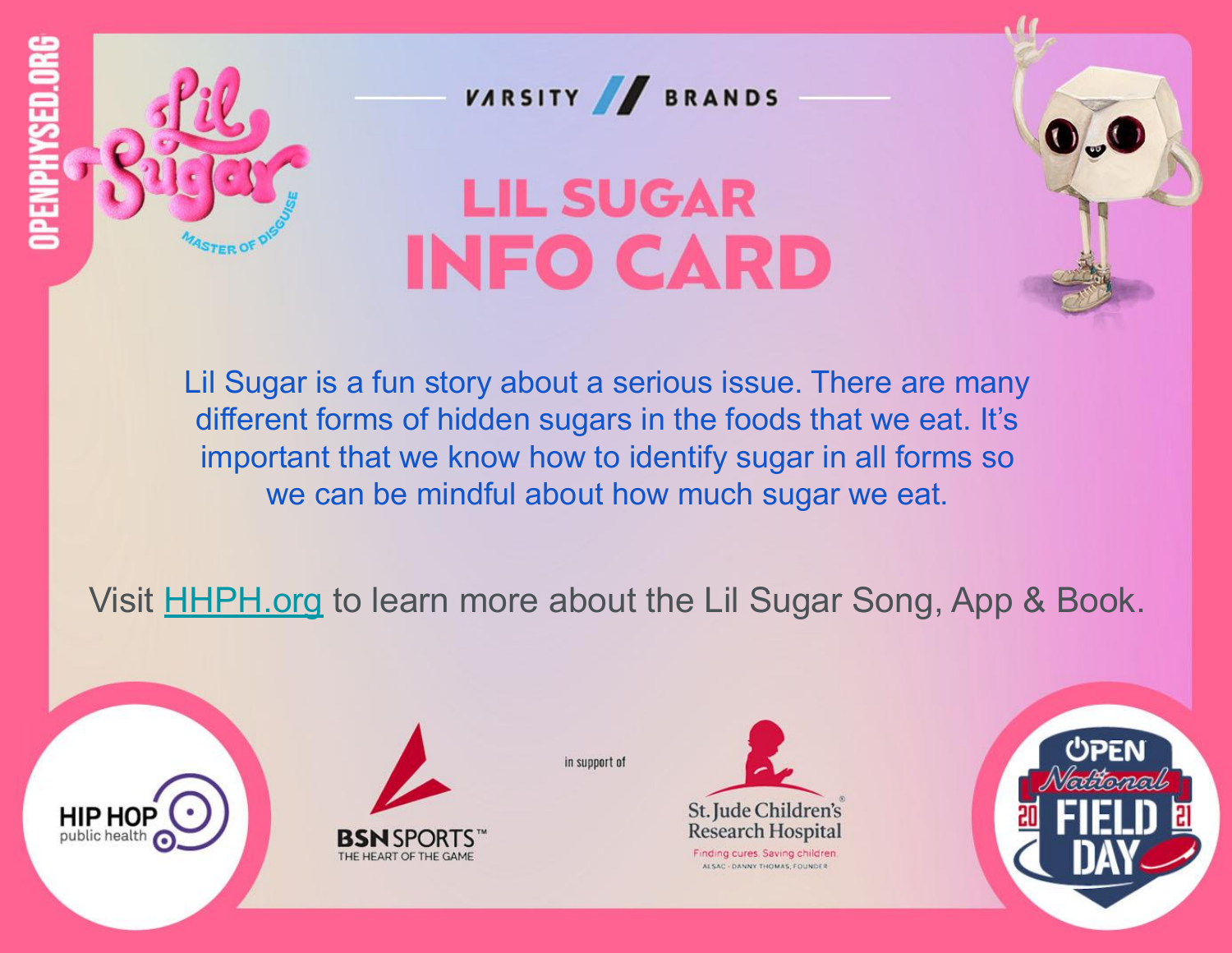



**MISSION 1: DISGUISE RELAY** 



**Watch this activity demo on**  $\sqrt{ }$  YouTube

### **The Goal:**

YOU can be a master of disguise. Move down and back from cone to cone putting on funny clothes (1 at a time) until your disguise is complete.

### **What You Need:**

2 cones per player. Oversized pants, shirt, hat and shoes per player.

in support of





THE HEART OF THE GAME

St. Jude Children's **Research Hospital** Finding cures. Saving children

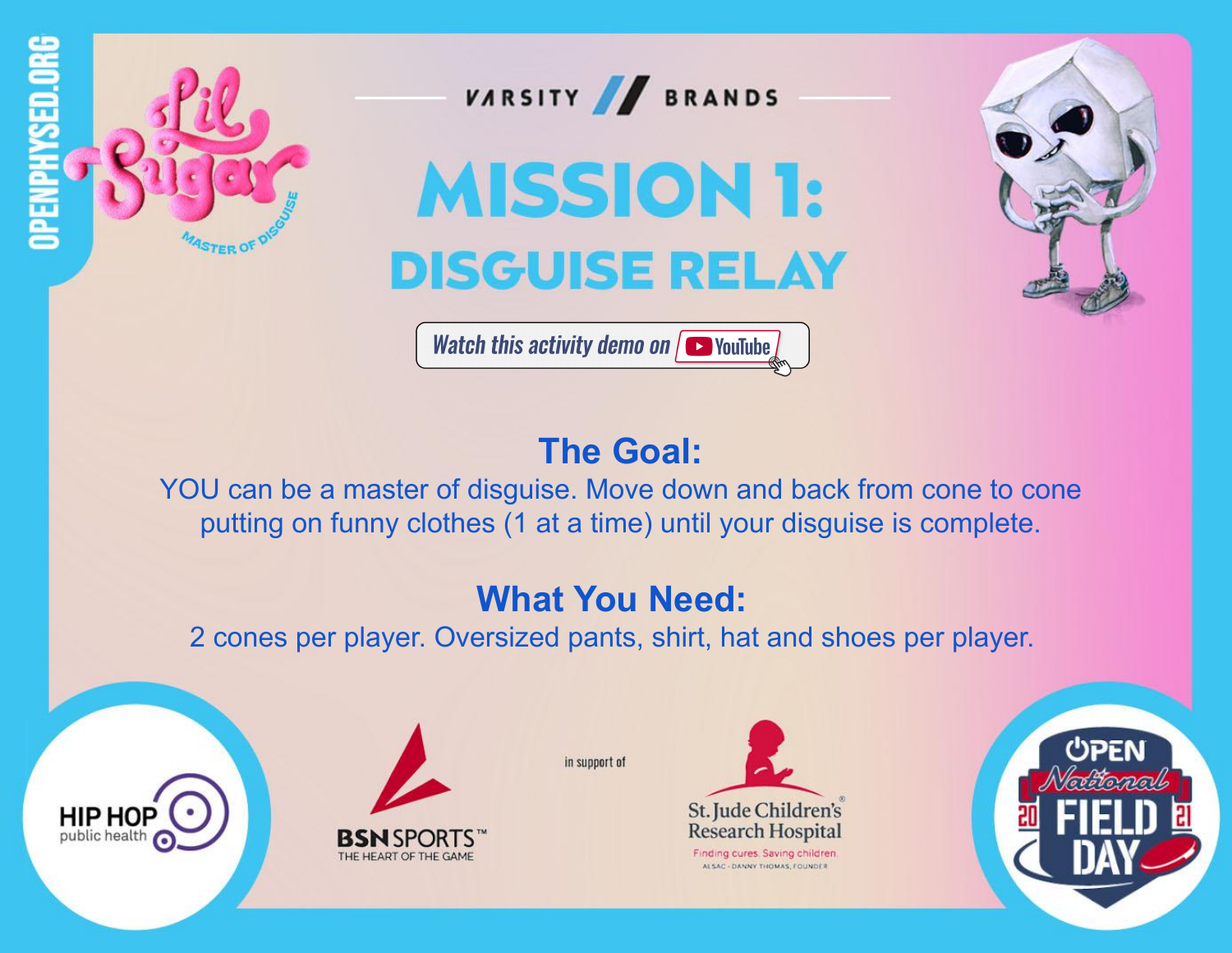

**HIP HOP** 

public health



## **MISSION 1: DISGUISE RELAY**



**Watch this activity demo on**  $\sqrt{ }$  YouTube

### **How To Play:**

- On the start signal, jog down to the checkpoint and put on the shirt, then jog back to the start point.
- Next, jog to the checkpoint and put on the pants, then jog back to the start point. Continue until you are wearing the entire disguise.
- Race against the clock with 2 or 3 trials to see how fast you can complete the challenge. Or, race against other players.





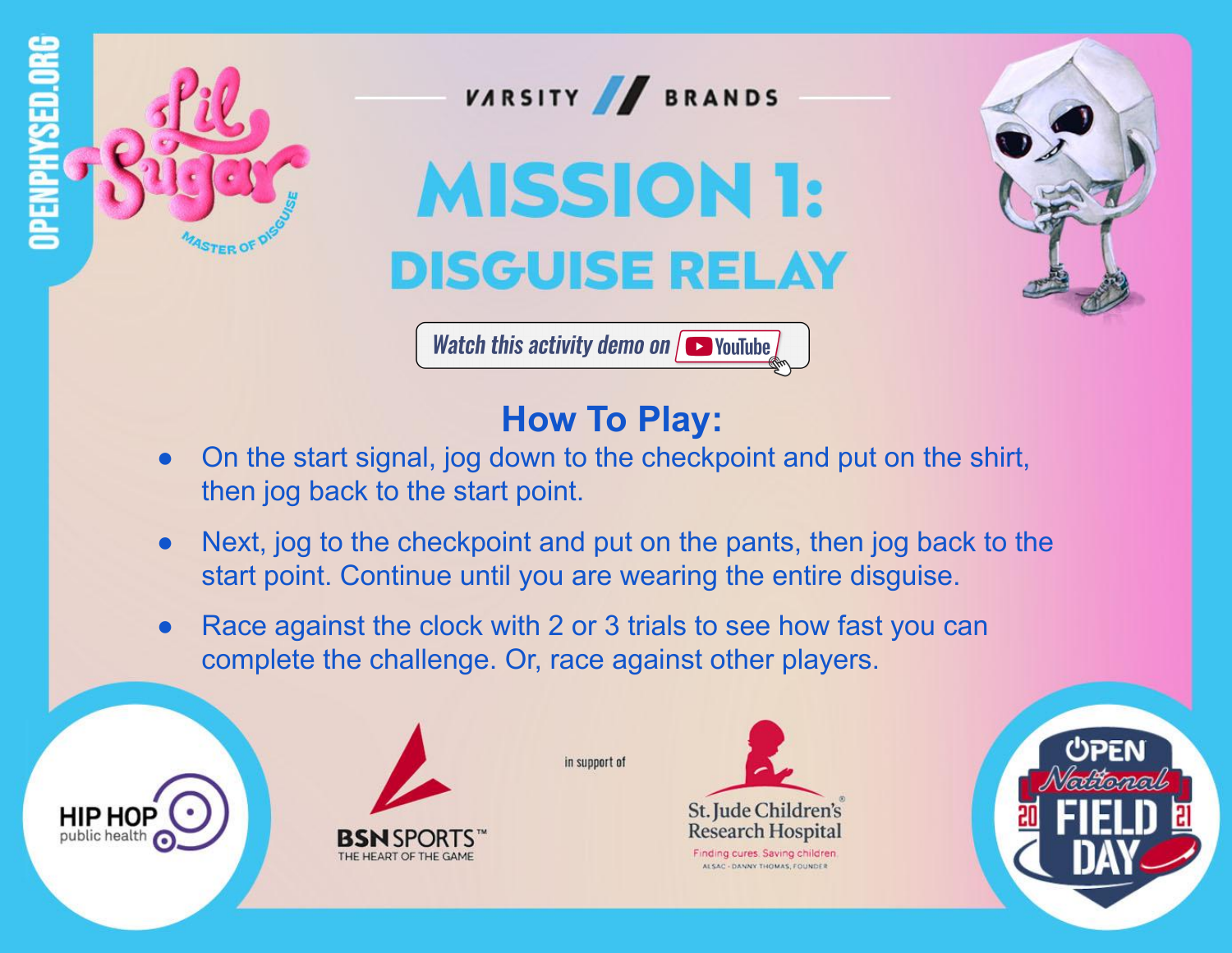

VARSITY BRANDS

## **MISSION 2: PLANK HACKER**



Watch this activity demo on  $\sqrt{\bullet}$  YouTube

### **The Goal:**

In this plank station adventure race, move from station to station cracking each of the six plank codes.

### **What You Need:**

6 cones as station markers and the 6 plank hacker station signs.







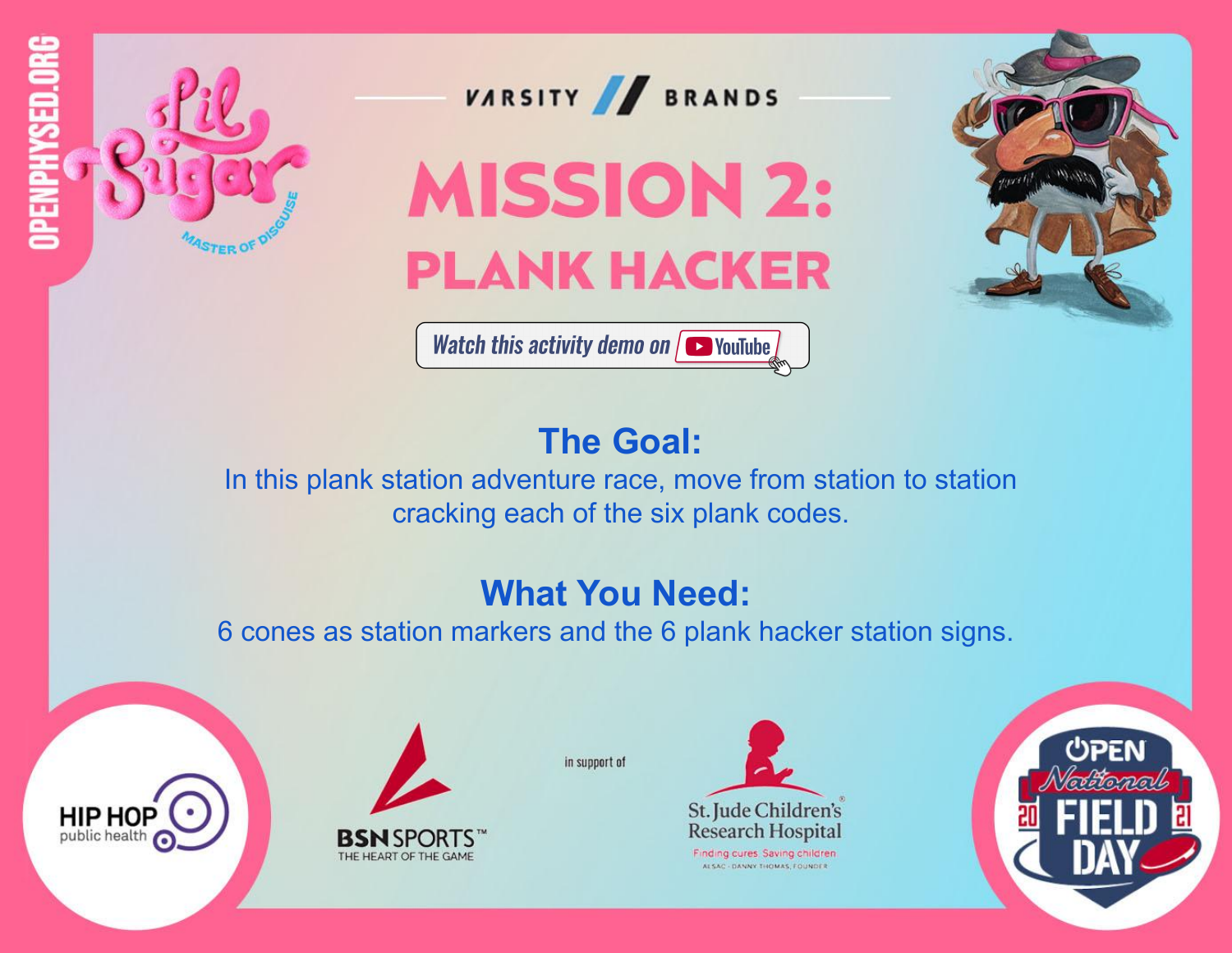

public health



# **MISSION 2: PLANK HACKER**



Watch this activity demo on  $\sqrt{\bullet}$  YouTube

### **How To Play:**

- Create 6 plank stations in the activity area with enough room to move safely. Work as an individual, in pairs, or in small groups. Start at any cone. Complete all 6 stations to earn participation in this event.
- Play the Lil Sugar song as the start signal. Can you complete all 6 stations before the song is over?
- As soon as you finish at a station, quickly move to the next.





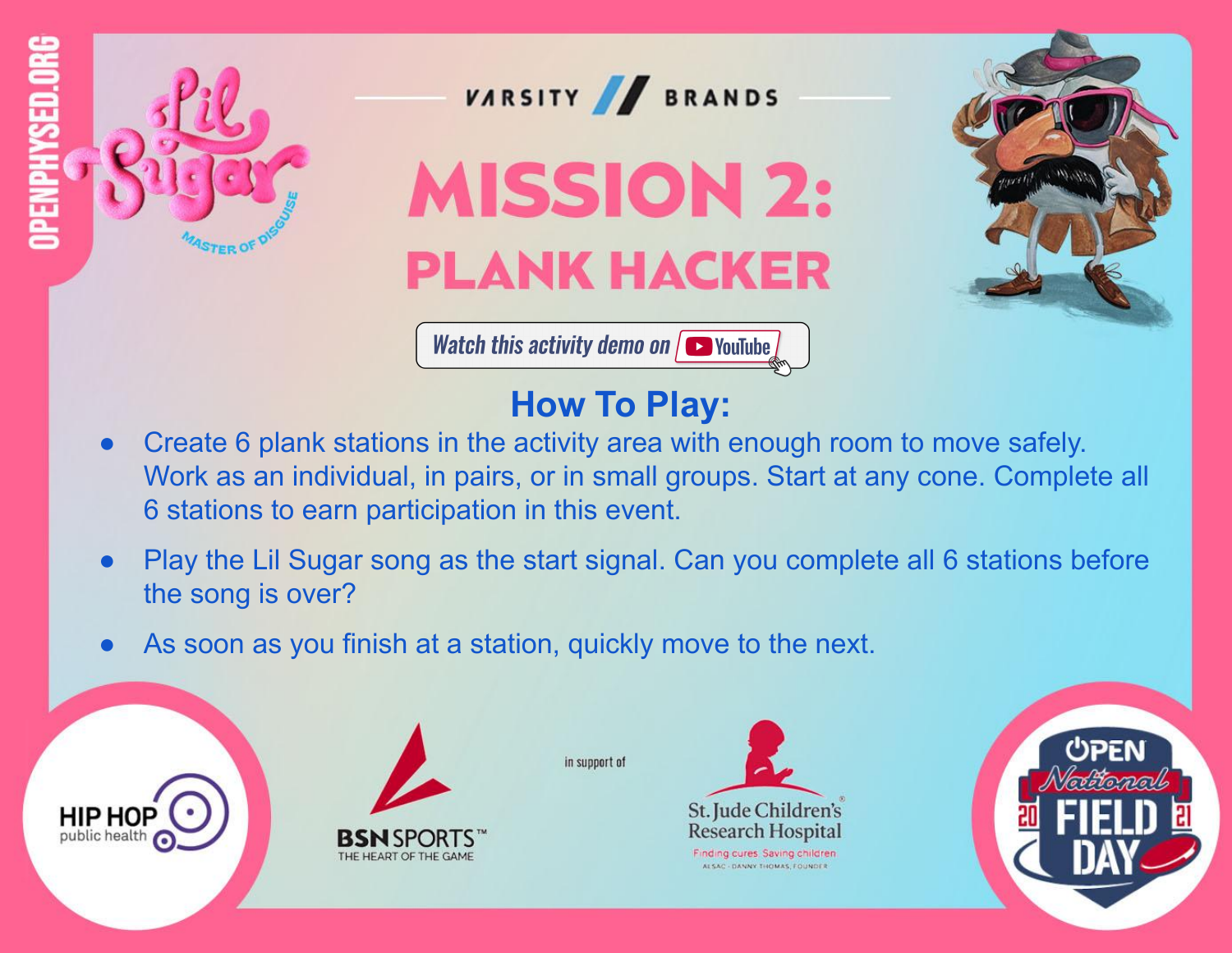

Watch this activity demo on  $\sqrt{\bullet}$  YouTube

### **The Goal:**

How many calorie-burning physical activities can you draw and do while the Lil Sugar song is playing?

#### **What You Need:** Pen/Marker, Large Pad of Paper, Lil Sugar Music

in support of



**HIP HOP** 

public health



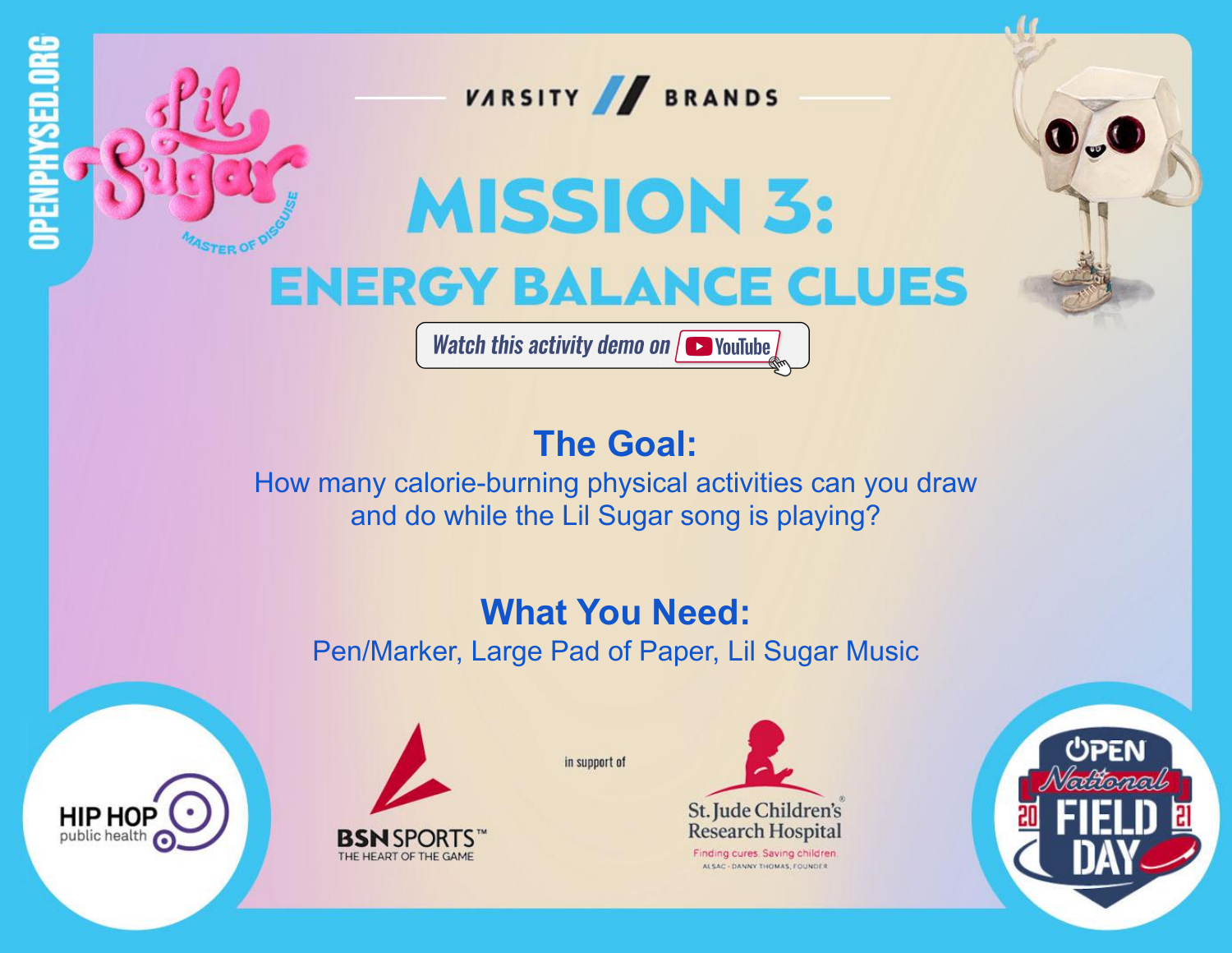

Watch this activity demo on  $\sqrt{\bullet}$  YouTube

### **[How To Play:](https://youtu.be/UnJ7W-8-ANY)**

- One player starts as the artist. When this music starts, draw a picture (clue) of an activity your entire group can do (e.g., jumping jacks).
- As soon as a teammate guesses your clue, complete 5 repetitions of the activity, then change artists.
- Continue drawing, doing, and changing artists for the full song.
- Count the number of activities you were able to draw and do. Complete against your best score or against a team of friends.







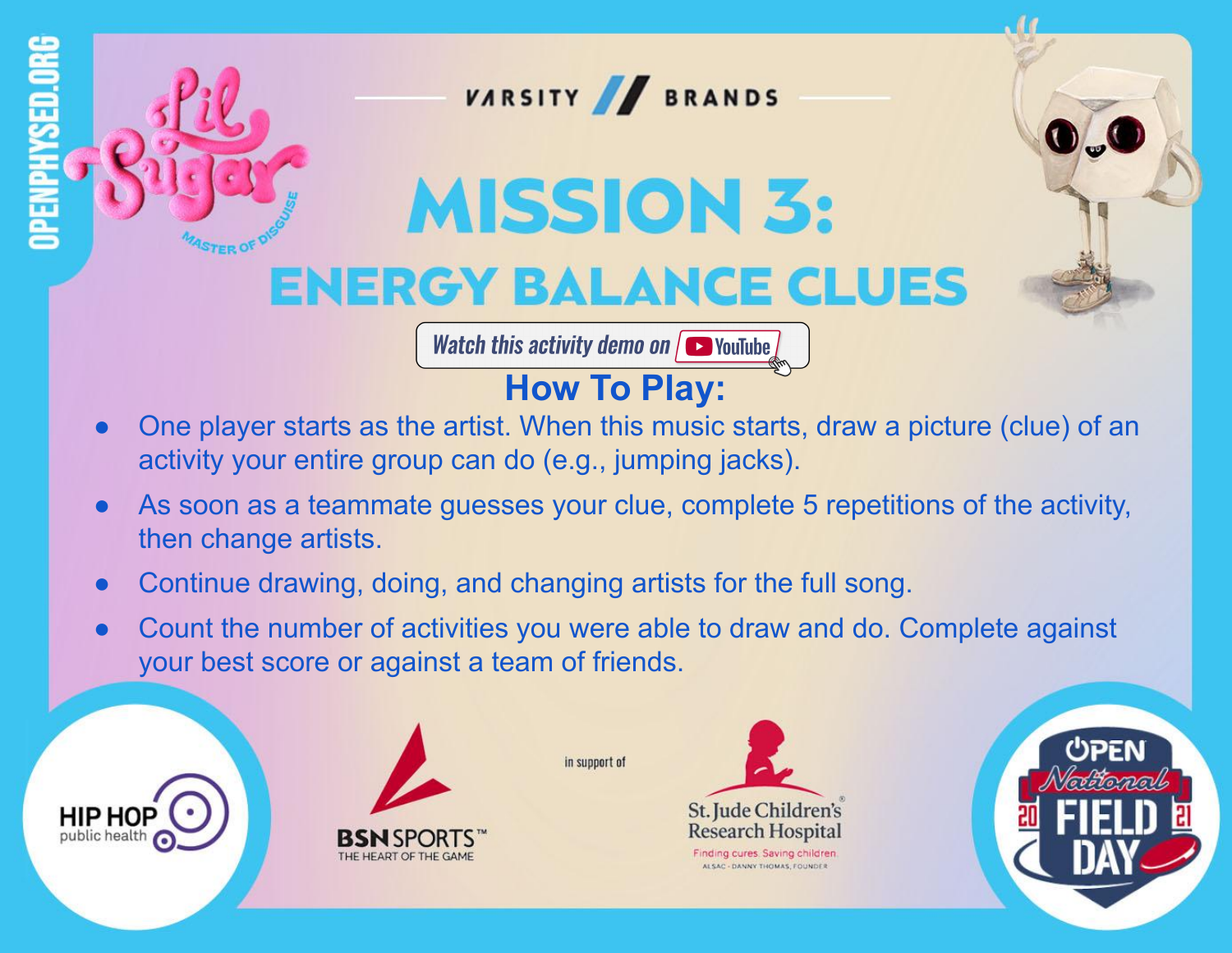

### **The Goal:**

Follow the dance instructional video to learn and do the Lil Sugar Dance.

#### **What You Need:**

Dance Video and Video Player



**HIP HOP** 

public health

in support of

St. Jude Children's **Research Hospital** Finding cures. Saving children

ALSAC - DANNY THOMAS, FOUNDE!